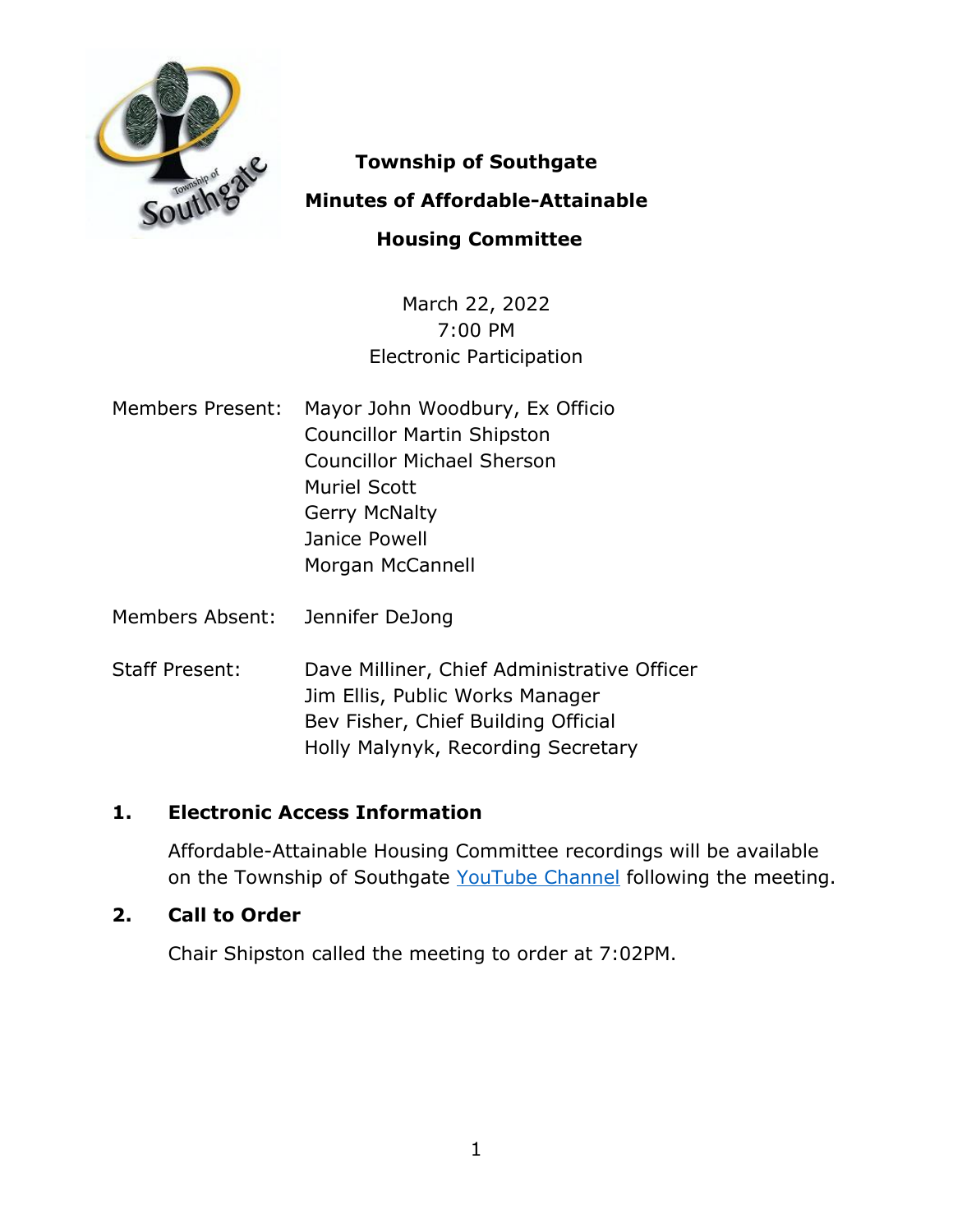## **3. Confirmation of Agenda**

**Moved By** Morgan McCannell **Seconded By** Muriel Scott

**Be it resolved that** the Committee confirm the agenda as amended to move item 7.3 Draft Official Plan Policies for Discussion in front of item 7.1 Southgate Affordable Housing Task Force Recommendations - Committee Prioritization Ranking.

## **Carried**

## **4. Declaration of Pecuniary Interest**

No one declared a pecuniary interest to any item on the agenda.

#### **5. Delegations & Presentations**

None.

## **6. Adoption of Minutes**

**Moved By** Gerry McNalty **Seconded By** Councillor Michael Sherson

**Be it resolved that** the Committee approve the minutes from the February 22, 2022 Affordable-Attainable Housing Committee meeting as presented.

## **Carried**

## **7. Staff Updates**

## **7.3 Draft Official Plan Policies for Discussion**

The CAO, Dave Milliner and Ron Davidson reviewed the Draft Official Plan policies on Affordable housing. Members of the Affordable-Attainable Housing Committee asked questions and Planner Ron Davidson provided answers.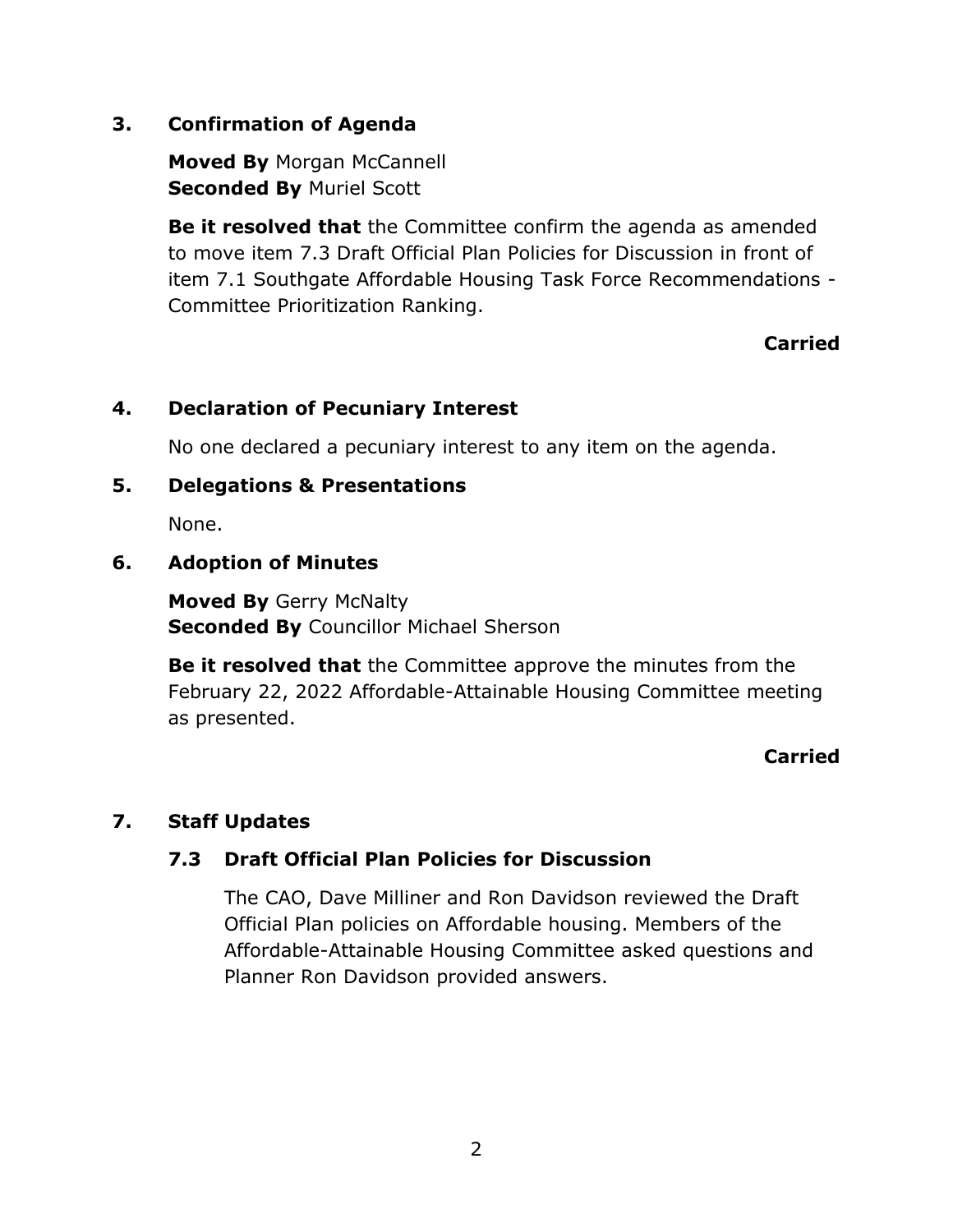## **7.1 Southgate Attainable Housing Task Force Recommendations - Committee Prioritization Ranking March 14 2022**

The CAO, Dave Milliner discussed the Committee Prioritization Ranking based on the survey results that were provided by Committee Members. Members discussed the top ranked items in the Committee Prioritization Ranking. Members discussed that they will need to continue working on the questions for the Community Survey and discussed community partners that could work together to ensure that the survey reaches the highest number of residents and participants. Members will develop a draft survey to discuss at the next Affordable-Attainable Housing Committee meeting.

## **7.2 Southgate Possible Surplus Lands**

The CAO discussed parcels of land that are owned by the Township of Southgate that could potentially be utilized for Affordable-Attainable Housing. Members discussed the possibility of utilizing some of the surplus lands and staff will continue to investigate if some of these properties will be able to be developed for Affordable-Attainable Housing.

## **8. New Business**

## **8.1 Committee Members Area of Interest Update**

Members provided updates on the area of interest that they were to further research in relation to Affordable-Attainable Housing.

#### **9. Correspondence**

**Moved By** Councillor Michael Sherson **Seconded By** Councillor Martin Shipston

**Be it resolved that** the Committee receive the items of correspondence as information.

**Carried**